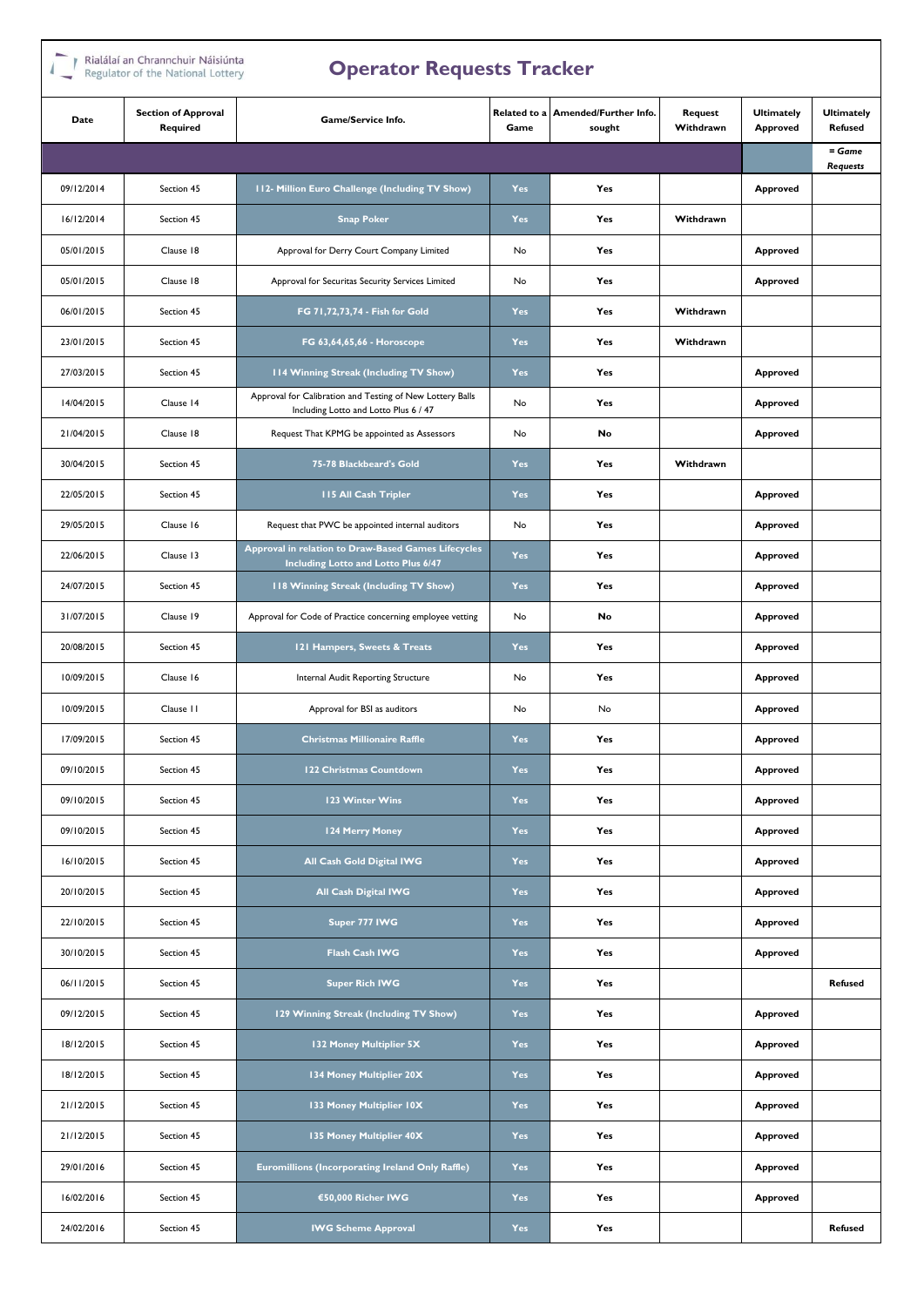# $\Gamma$  Rialálaí an Chrannchuir Náisiúnta

|            | " Regulator of the National Lottery<br>Operator nequests rracker |                                                                                             |            |                                              |                      |                               |                                     |
|------------|------------------------------------------------------------------|---------------------------------------------------------------------------------------------|------------|----------------------------------------------|----------------------|-------------------------------|-------------------------------------|
| Date       | <b>Section of Approval</b><br>Required                           | <b>Game/Service Info.</b>                                                                   | Game       | Related to a Amended/Further Info.<br>sought | Request<br>Withdrawn | <b>Ultimately</b><br>Approved | <b>Ultimately</b><br><b>Refused</b> |
|            |                                                                  |                                                                                             |            |                                              |                      |                               | = Game<br><b>Requests</b>           |
| 01/03/2016 | Section 45                                                       | <b>IWG Flamin' Hot Numbers</b>                                                              | Yes        | Yes                                          |                      | Approved                      |                                     |
| 03/03/2016 | Section 45                                                       | <b>IWG 75 Bingo</b>                                                                         | <b>Yes</b> | Yes                                          |                      | Approved                      |                                     |
| 03/03/2016 | Section 45                                                       | <b>IWG Lucky Shamrocks</b>                                                                  | Yes        | Yes                                          |                      | Approved                      |                                     |
| 10/03/2016 | Section 45                                                       | <b>IWG Winning Lines</b>                                                                    | <b>Yes</b> | No                                           |                      | Approved                      |                                     |
| 18/03/2016 | Section 45                                                       | Daily Million - Twice a Day                                                                 | Yes        | Yes                                          |                      | Approved                      |                                     |
| 11/04/2016 | Section 45                                                       | 142 Instant €300                                                                            | <b>Yes</b> | Yes                                          |                      | Approved                      |                                     |
| 11/04/2016 | Section 45                                                       | 143 Instant €500                                                                            | <b>Yes</b> | Yes                                          |                      | Approved                      |                                     |
| 27/04/2016 | Section 45                                                       | Money Multiplier 40X Digital IWG                                                            | Yes        | Yes                                          |                      | Approved                      |                                     |
| 04/05/2016 | Section 45                                                       | Money Multiplier 20X Digital IWG                                                            | Yes        | Yes                                          |                      | Approved                      |                                     |
| 04/05/2016 | Section 45                                                       | Money Multiplier 10X Digital IWG                                                            | Yes        | Yes                                          |                      | Approved                      |                                     |
| 04/05/2016 | Section 45                                                       | Money Multiplier 5X Digital IWG                                                             | <b>Yes</b> | Yes                                          |                      | Approved                      |                                     |
| 19/05/2016 | Section 45                                                       | 148 Winning Streak (Including TV Show)                                                      |            | Yes                                          |                      | Approved                      |                                     |
| 30/05/2016 | Section 45                                                       | <b>Snakes &amp; Ladders Egypt IWG</b>                                                       |            | Yes                                          |                      |                               | <b>Refused</b>                      |
| 07/06/2016 | Section 42 - Clause 18                                           | 3rd Party Integration                                                                       | No         | Yes                                          |                      | Approved                      |                                     |
| 07/06/2016 | Clause 8 - Schedule 5                                            | Codes of Practice - Sales                                                                   | No         | Yes                                          |                      | Approved                      |                                     |
| 07/06/2016 | Clause 8 - Schedule 5                                            | Codes of Practice - Participants                                                            | No         | Yes                                          |                      | Approved                      |                                     |
| 07/06/2016 | Clause 9 - Schedule 5                                            | Codes of Practice - Advertising and Promotion                                               | No         | Yes                                          |                      | Approved                      |                                     |
| 27/07/2016 | Clause 19                                                        | Approval for Code of Practice concerning employee vetting                                   | No         | Yes                                          |                      | Approved                      |                                     |
| 27/07/2016 | Section 45                                                       | 156 Christmas Gift                                                                          | Yes        | Yes                                          |                      | Approved                      |                                     |
| 12/08/2016 | Section 45 - Clause 14                                           | EuroMillions RNG, the LOTSYS Draw Generation<br>System and amended EuroMillions Game Rules. | Yes        | Yes                                          |                      | Approved                      |                                     |
| 16/08/2016 | Section 45                                                       | 154 Merry Money (including Bonus Draw)                                                      | Yes        | Yes                                          |                      | Approved                      |                                     |
| 19/08/2016 | Section 31                                                       | PLI Corporate Matter                                                                        | No         | Yes                                          |                      | Approved                      |                                     |
| 19/08/2016 | Section 45                                                       | 157 Christmas Countdown (including Bonus Draw)                                              | Yes        | Yes                                          |                      | Approved                      |                                     |
| 19/08/2016 | Section 45                                                       | <b>Prize Ducks IWG</b>                                                                      | Yes        | No                                           |                      | Approved                      |                                     |
| 24/08/2016 | Section 45                                                       | <b>IWG - Monopoly winning lines</b>                                                         | Yes        | Yes                                          |                      |                               | <b>Refused</b>                      |
| 26/08/2016 | Section 45                                                       | 155 Hampers, Sweets and Treats (including Bonus<br>Draw)                                    | Yes        | Yes                                          |                      | Approved                      |                                     |
| 30/08/2016 | Section 45                                                       | <b>Monopoly Jackpot IWG</b>                                                                 | <b>Yes</b> | Yes                                          |                      |                               | Refused                             |
| 01/09/2016 | Section 42                                                       | Retail Sales Agent Authorisation                                                            | No         | Yes                                          |                      | Approved                      |                                     |
| 14/09/2016 | Section 45                                                       | Christmas Millionaire Raffle (Draw Based Game)                                              | <b>Yes</b> | Yes                                          |                      | Approved                      |                                     |
| 13/10/2016 | Section 45                                                       | 161 Winning Streak (Including TV Game Show)                                                 | Yes        | Yes                                          |                      | Approved                      |                                     |
| 27/10/2016 | Section 45                                                       | <b>Instant Lotto IWG</b>                                                                    | Yes        | Yes                                          |                      | Approved                      |                                     |
| 09/11/2016 | Clause 9 & 11                                                    | Compendium of Good Causes                                                                   | No         | No                                           |                      | Approved                      |                                     |
| 16/11/2016 | Section 45                                                       | Mini Keno IWG                                                                               | <b>Yes</b> | Yes                                          |                      | Approved                      |                                     |
| 17/11/2016 | Section 45                                                       | <b>Lucky 7s Doubler IWG</b>                                                                 | <b>Yes</b> | No                                           |                      | <b>Approved</b>               |                                     |
| 12/12/2016 | Section 45                                                       | <b>Keno Classic IWG</b>                                                                     |            | Yes                                          |                      |                               | <b>Refused</b>                      |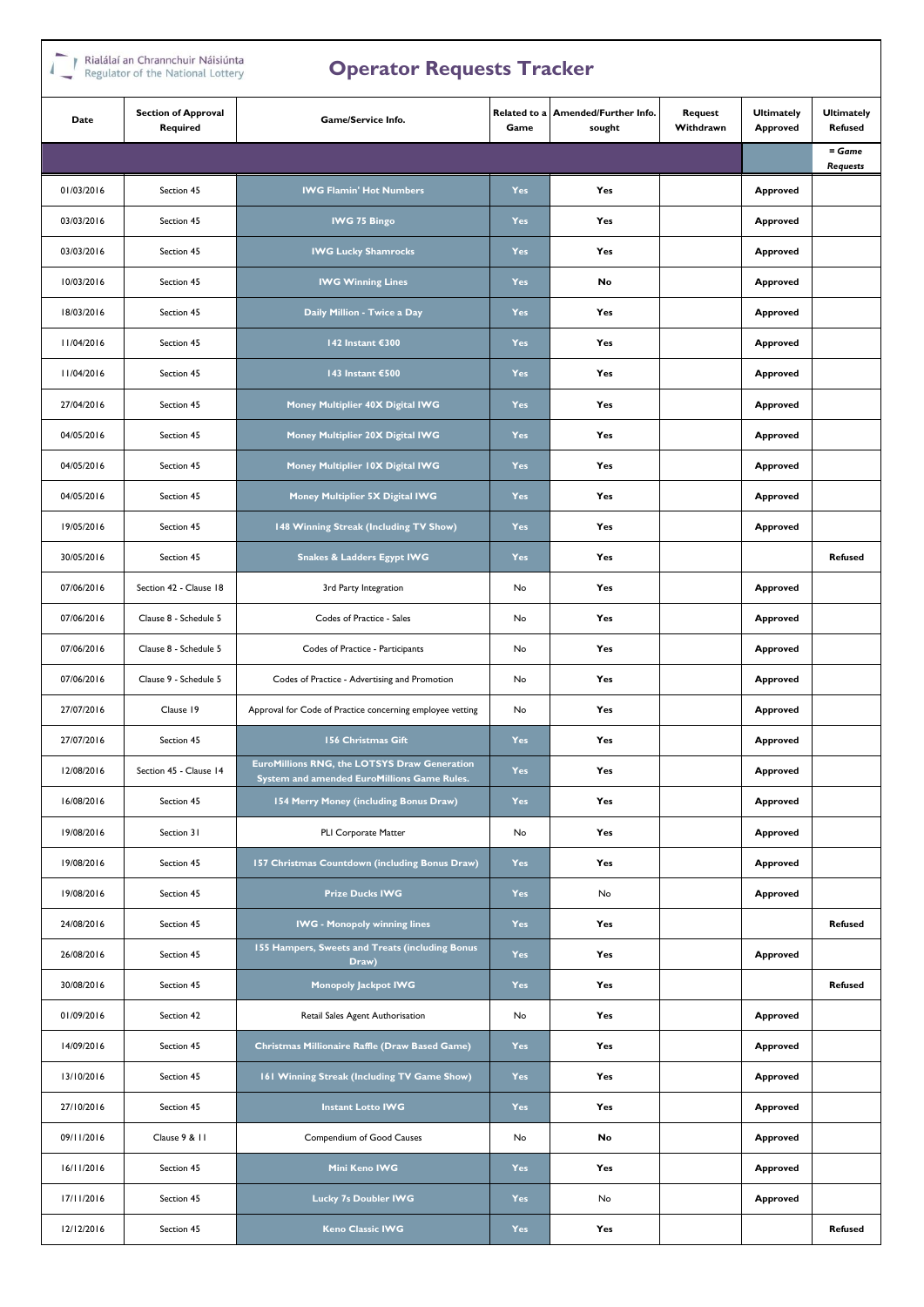| Rialálaí an Chrannchuir Náisiúnta |  |
|-----------------------------------|--|
| Regulator of the National Lottery |  |

| Rialálaí an Chrannchuir Náisiúnta<br><b>Operator Requests Tracker</b><br>Regulator of the National Lottery |                                        |                                                                                              |                      |                                 |                      |                               |                                     |
|------------------------------------------------------------------------------------------------------------|----------------------------------------|----------------------------------------------------------------------------------------------|----------------------|---------------------------------|----------------------|-------------------------------|-------------------------------------|
| Date                                                                                                       | <b>Section of Approval</b><br>Required | Game/Service Info.                                                                           | Related to a<br>Game | Amended/Further Info.<br>sought | Request<br>Withdrawn | <b>Ultimately</b><br>Approved | <b>Ultimately</b><br><b>Refused</b> |
|                                                                                                            |                                        |                                                                                              |                      |                                 |                      |                               | $=$ Game<br><b>Requests</b>         |
| 06/01/2017                                                                                                 | Section 45                             | 166 "€100,000 Diamonds"                                                                      | <b>Yes</b>           | No                              |                      | Approved                      |                                     |
| 08/03/2017                                                                                                 | Section 45                             | 161 Wining Streak (Amended)                                                                  | <b>Yes</b>           | Yes                             |                      | Approved                      |                                     |
| 10/03/2017                                                                                                 | Section 45                             | 174 €2 Monopoly                                                                              | <b>Yes</b>           | Yes                             |                      |                               | <b>Refused</b>                      |
| 10/03/2017                                                                                                 | Section 45                             | 173 €3 Monopoly                                                                              | <b>Yes</b>           | Yes                             |                      |                               | <b>Refused</b>                      |
| 10/03/2017                                                                                                 | Section 45                             | 172 €5 Monopoly                                                                              | <b>Yes</b>           | Yes                             |                      |                               | <b>Refused</b>                      |
| 10/03/2017                                                                                                 | Section 45                             | 171 €10 Monopoly                                                                             | <b>Yes</b>           | Yes                             |                      |                               | <b>Refused</b>                      |
| 15/03/2017                                                                                                 | Clause 14                              | Scheme for the Calibration and Testing of New Lottery Ball Sets                              | No                   | Yes                             | Withdrawn            |                               |                                     |
| 23/03/2017                                                                                                 | Section 45                             | 176 Holiday Cash                                                                             | <b>Yes</b>           | Yes                             |                      | Approved                      |                                     |
| 24/03/2017                                                                                                 | Section 45                             | Extension to temporary approval of IWGs - to 30/06/17                                        | <b>Yes</b>           | Yes                             |                      | Approved                      |                                     |
| 05/05/2017                                                                                                 | Clause 9                               | Approval for Relevant Promotional Activities                                                 | No                   | No                              |                      |                               | <b>Refused</b>                      |
| 12/05/2017                                                                                                 | Clause 9 - Schedule 5                  | Amendment to Advertising and Promotion Code of Practice                                      |                      | Yes                             |                      |                               | <b>Refused</b>                      |
| 18/05/2017                                                                                                 | Section 9                              | <b>Treasure Tripler IWG</b>                                                                  |                      | No                              |                      |                               | <b>Refused</b>                      |
| 18/05/2017                                                                                                 | Section 45                             | <b>Keno Multiplier IWG</b>                                                                   |                      | No                              |                      |                               | <b>Refused</b>                      |
| 18/05/2017                                                                                                 | Section 45                             | 176 Holiday Cash (Amended)                                                                   | <b>Yes</b>           | No                              |                      | Approved                      |                                     |
| 19/05/2017                                                                                                 | Clause 19                              | PLI Corporate Matter                                                                         | No                   | Yes                             |                      | Approved                      |                                     |
| 21/06/2017                                                                                                 | Section 45                             | 165 All Cash & 163 All Cash Gold Game Rules                                                  | <b>Yes</b>           | No                              |                      | Approved                      |                                     |
| 27/06/2017                                                                                                 | Section 45                             | Extension to temporary approval of IWGs - to 30/09/17                                        | <b>Yes</b>           | No                              |                      | Approved                      |                                     |
| 04/07/2017                                                                                                 | Section 45                             | 178 Winning Streak (Amended)                                                                 | <b>Yes</b>           | Yes                             |                      | Approved                      |                                     |
| 06/07/2017                                                                                                 | Section 45                             | Christmas Millionaire Raffle 2017 (Draw Based Game)                                          | Yes                  | Yes                             |                      | Approved                      |                                     |
| 07/07/2017                                                                                                 | Section 45                             | Amendment to Game Rules (Lotto, Lotto Plus, Daily<br>Million Plus, All Cash & All Cash Gold) | Yes                  | Yes                             |                      | Approved                      |                                     |
| 26/07/2017                                                                                                 | Section 45                             | <b>Subscription Service</b>                                                                  | No                   | Yes                             |                      |                               | <b>Refused</b>                      |
| 28/07/2017                                                                                                 | Section 45                             | 179 Cash Cracker                                                                             | <b>Yes</b>           | Yes                             |                      | Approved                      |                                     |
| 28/07/2017                                                                                                 | Section 45                             | 181 Merry Money                                                                              | Yes                  | Yes                             |                      | Approved                      |                                     |
| 28/07/2017                                                                                                 | Section 45                             | 182 Christmas Countdown                                                                      | Yes                  | Yes                             |                      | Approved                      |                                     |
| 28/07/2017                                                                                                 | Section 45                             | 180 Hampers Sweets & Treats                                                                  | Yes                  | Yes                             |                      | <b>Approved</b>               |                                     |
| 14/08/2017                                                                                                 | Clause 8 - Schedule 5                  | Participants' Code of Practice - Winning Streak                                              | No                   | Yes                             |                      | Approved                      |                                     |
| 16/08/2017                                                                                                 | Section 45                             | 90 Bingo IWG                                                                                 | <b>Yes</b>           | Yes                             |                      |                               | <b>Refused</b>                      |
| 17/08/2017                                                                                                 | Section 45                             | <b>Website Terms &amp; Conditions</b>                                                        | No                   | No                              | Withdrawn            |                               |                                     |
| 06/09/2017                                                                                                 | Section 45                             | Extension to temporary approval of IWGs - to 31/12/17                                        | Yes                  | Yes                             |                      | Approved                      |                                     |
| 07/09/2017                                                                                                 | Clause 8 - Schedule 5                  | Sales Code of Practice - Winning Streak                                                      | No                   | Yes                             |                      | Approved                      |                                     |
| 20/09/2017                                                                                                 | Section 45                             | <b>Safe Cracker IWG</b>                                                                      | Yes                  | Yes                             |                      |                               | <b>Refused</b>                      |
| 27/09/2017                                                                                                 | Clause 18                              | <b>Creative Advertising Services Contract</b>                                                | No                   | Yes                             |                      | Approved                      |                                     |
| 13/10/2017                                                                                                 | Section 45                             | 178 Winning Streak (Amended)                                                                 | Yes                  | Yes                             |                      | Approved                      |                                     |
| 19/10/2017                                                                                                 | Section 45                             | 197 Zodiac Fortune                                                                           | Yes                  | Yes                             |                      |                               | <b>Refused</b>                      |
| 10/11/2017                                                                                                 | Clause 8 - Schedule 5                  | Sales Code of Practice - Annual Review                                                       |                      | Yes                             |                      | Approved                      |                                     |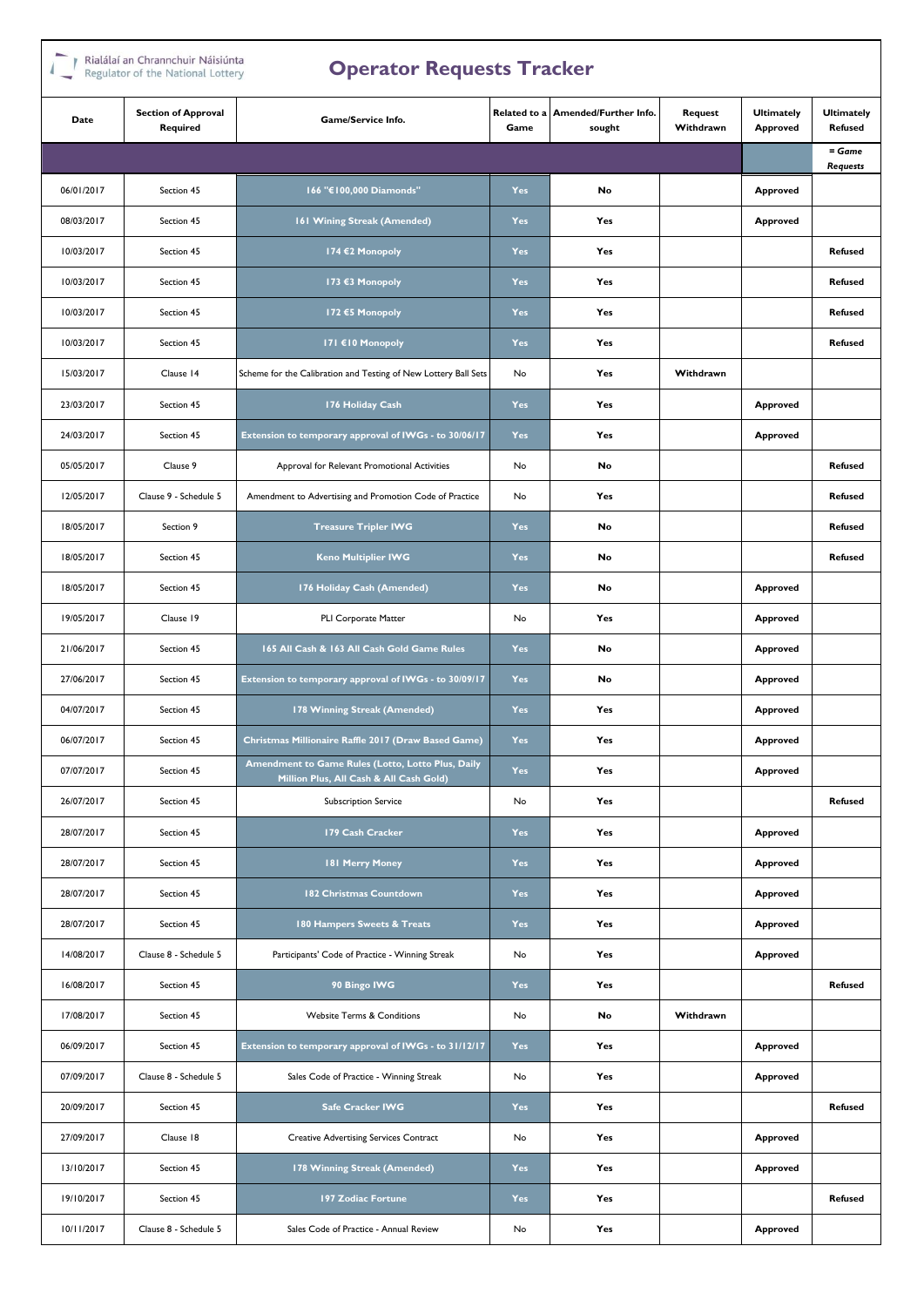## Rialálaí an Chrannchuir Náisiúnta

| Regulator of the National Lottery<br>$\epsilon$ |                                         |                                                                                           |                      |                                 |                      |                                      |                                     |
|-------------------------------------------------|-----------------------------------------|-------------------------------------------------------------------------------------------|----------------------|---------------------------------|----------------------|--------------------------------------|-------------------------------------|
| Date                                            | <b>Section of Approval</b><br>Required  | Game/Service Info.                                                                        | Related to a<br>Game | Amended/Further Info.<br>sought | Request<br>Withdrawn | <b>Ultimately</b><br><b>Approved</b> | <b>Ultimately</b><br><b>Refused</b> |
|                                                 |                                         |                                                                                           |                      |                                 |                      |                                      | $=$ Game<br><b>Requests</b>         |
| 10/11/2017                                      | Clause 8 - Schedule 5                   | Participants' Code of Practice - Annual Review                                            | No                   | Yes                             |                      | <b>Approved</b>                      |                                     |
| 14/11/2017                                      | Section 45                              | Extension to temporary approval of IWGs - to 31/03/18                                     | Yes                  | No                              |                      | <b>Approved</b>                      |                                     |
| 16/11/2017                                      | Clause 9 - Schedule 5                   | Advertising and Promotion Code of Practice - Annual Review                                | No                   | Yes                             |                      | Approved                             |                                     |
| 27/11/2017                                      | Section 45                              | <b>Crossword IWG</b>                                                                      | <b>Yes</b>           | No                              | Withdrawn            |                                      |                                     |
| 07/12/2017                                      | Section 45                              | 167 Lucky 7s                                                                              | Yes                  | Yes                             |                      | Approved                             |                                     |
| 08/12/2017                                      | Section 45                              | 196 Diamond Delux Doubler                                                                 | <b>Yes</b>           | Yes                             |                      | <b>Approved</b>                      |                                     |
| 02/01/2018                                      | Section 45                              | 197 Zodiac Fortune Resubmitted                                                            | Yes                  | Yes                             |                      | <b>Approved</b>                      |                                     |
| 12/01/2018                                      | Section 45                              | Lotto Plus Game Enhancement - January 2018                                                | <b>Yes</b>           | Yes                             |                      |                                      | <b>Refused</b>                      |
| 26/01/2018                                      | Section 45                              | 206 Holiday Cash                                                                          | Yes                  | Yes                             |                      | <b>Approved</b>                      |                                     |
| 12/02/2018                                      | Section 31                              | PLI Corporate Matter                                                                      | No                   | Yes                             |                      | Approved                             |                                     |
| 20/02/2018                                      | Section 45                              | Extension to temporary approval of IWGs - to 31/12/18                                     | <b>Yes</b>           | Yes                             |                      | <b>Approved</b>                      |                                     |
| 16/03/2018                                      | Section 45                              | 200 All Cash                                                                              |                      | Yes                             |                      | <b>Approved</b>                      |                                     |
| 16/03/2018                                      | Section 45                              | 203 All Cash Platinum                                                                     |                      | Yes                             |                      | <b>Approved</b>                      |                                     |
| 27/03/2018                                      | Section 45                              | 202 All Cash Tripler                                                                      |                      | Yes                             |                      | <b>Approved</b>                      |                                     |
| 29/03/2018                                      | Section 45                              | 201 All Cash Gold                                                                         |                      | Yes                             |                      | <b>Approved</b>                      |                                     |
| 29/03/2018                                      | Section 45                              | 204 All Cash Spectacular                                                                  | <b>Yes</b>           | Yes                             |                      | <b>Approved</b>                      |                                     |
| 23/03/2018                                      | Section 45                              | 205 All Cash Extravaganza                                                                 | <b>Yes</b>           | Yes                             |                      | <b>Approved</b>                      |                                     |
| 06/04/2018                                      | Section 45                              | Lotto Plus Game Enhancement - April 2018                                                  | Yes                  | Yes                             |                      | Approved                             |                                     |
| 06/04/2018                                      | Clause 18.3.2 + 18.3.9                  | Use of Camelot Trading Platform to sell National Lottery in-lane<br>in Musgrave Retailers |                      | Yes                             |                      | <b>Approved</b>                      |                                     |
| 30/04/2018                                      | Section42(2)                            | Retail Sales Agent Authorisation - Amendments due GDPR                                    | No                   | Yes                             |                      | <b>Approved</b>                      |                                     |
| 03/05/2018                                      | Clause 9.8                              | 2014 & 2016 Good Causes Compendium                                                        | No                   | Yes                             | Withdrawn            |                                      |                                     |
| 04/05/2018                                      | Section 45                              | 207 Winning Streak (including game show)                                                  | <b>Yes</b>           | Yes                             |                      | Approved                             |                                     |
| 01/06/2018                                      | Section 45                              | Instant €100 IWG                                                                          | Yes                  | Yes                             |                      | Approved                             |                                     |
| 01/06/2018                                      | Section 45                              | Instant €300 IWG                                                                          | <b>Yes</b>           | Yes                             |                      | <b>Approved</b>                      |                                     |
| 06/06/2018                                      | Section 45                              | Instant €500 IWG                                                                          | Yes                  | Yes                             |                      | Approved                             |                                     |
| 07/06/2018                                      | Section 45                              | Instant €1000 IWG                                                                         | Yes                  | Yes                             |                      | Approved                             |                                     |
| 04/07/2018                                      | Section 45                              | 199 The Good Life                                                                         | <b>Yes</b>           | Yes                             | Withdrawn            |                                      |                                     |
| 13/07/2018                                      | Section 45                              | 222 Christmas Countdown                                                                   | Yes                  | Yes                             |                      | <b>Approved</b>                      |                                     |
| 13/07/2018                                      | Section 45                              | 221 Merry Money                                                                           | <b>Yes</b>           | Yes                             |                      | <b>Approved</b>                      |                                     |
| 19/07/2018                                      | Section 45                              | 220 Hampers Sweets and Treats                                                             | Yes                  | Yes                             |                      | Approved                             |                                     |
| 07/08/2018                                      | Section 45                              | Christmas Millionaire's Raffle (2018)                                                     | <b>Yes</b>           | Yes                             |                      | <b>Approved</b>                      |                                     |
| 28/08/2018                                      | Section 45                              | <b>Digital All Cash</b>                                                                   | Yes                  | Yes                             |                      | Approved                             |                                     |
| 28/08/2018                                      | Section 45                              | <b>Digital All Cash Gold</b>                                                              | Yes                  | Yes                             |                      | Approved                             |                                     |
| 13/09/2018                                      | Section 45                              | Minor Amendments to Winning Streak                                                        | Yes                  | No                              |                      | Approved                             |                                     |
| 01/10/2018                                      | Section 45<br>212 Diamond Bingo Doubler |                                                                                           | Yes                  | Yes                             |                      | Approved                             |                                     |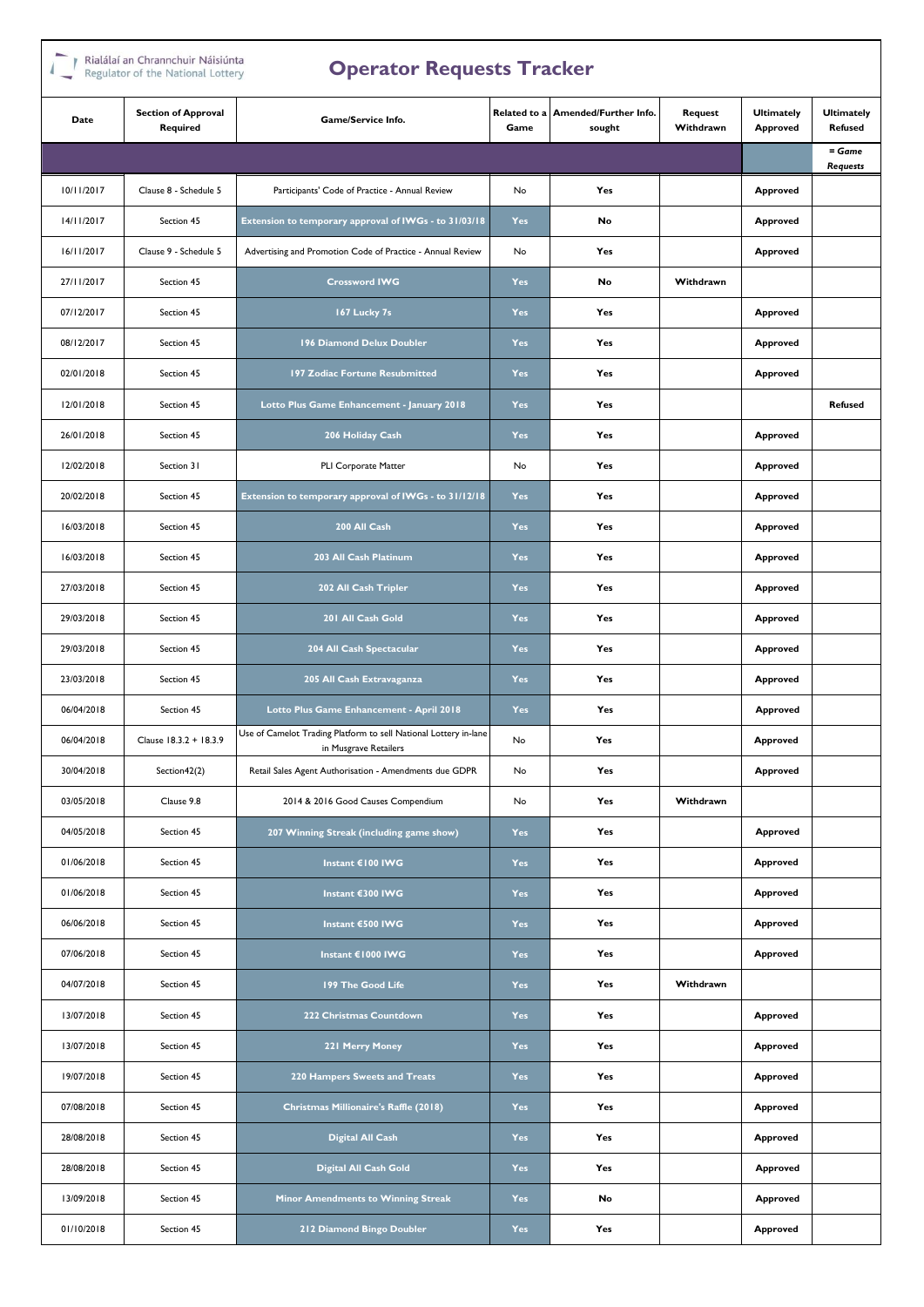## Rialálaí an Chrannchuir Náisiúnta

|            | Regulator of the National Lottery<br>$\epsilon$ |                                                                                          |                      |                                 |                      |                               |                                     |
|------------|-------------------------------------------------|------------------------------------------------------------------------------------------|----------------------|---------------------------------|----------------------|-------------------------------|-------------------------------------|
| Date       | <b>Section of Approval</b><br>Required          | Game/Service Info.                                                                       | Related to a<br>Game | Amended/Further Info.<br>sought | Request<br>Withdrawn | <b>Ultimately</b><br>Approved | <b>Ultimately</b><br><b>Refused</b> |
|            |                                                 |                                                                                          |                      |                                 |                      |                               | $=$ Game<br><b>Requests</b>         |
| 05/10/2018 | Section 45                                      | 208 Bingo x 10                                                                           | <b>Yes</b>           | Yes                             |                      | Approved                      |                                     |
| 05/10/2018 | Clause 18.3.3 + 18.3.7 +<br>18.3.8              | Engagement of KPMG as Independent Observer to Premier<br>Lotteries Ireland DAC ("PLI")   | No                   | Yes                             |                      | <b>Approved</b>               |                                     |
| 12/10/2018 | Section 45                                      | Extension of Approval for the sale of Instant Win<br><b>Games in the Digital Channel</b> | Yes                  | Yes                             |                      | Approved                      |                                     |
| 23/10/2018 | Section 45                                      | 210 Cash Word Doubler                                                                    | <b>Yes</b>           | Yes                             |                      | Approved                      |                                     |
| 24/10/2018 | Section 45                                      | 211 Cash Word Plus                                                                       | Yes                  | Yes                             |                      | Approved                      |                                     |
| 24/10/2018 | Section 45                                      | Digital All Cash Tripler                                                                 | <b>Yes</b>           | Yes                             |                      | Approved                      |                                     |
| 24/10/2018 | Section 45                                      | Digital All Cash Platinum                                                                | Yes                  | Yes                             |                      | Approved                      |                                     |
| 25/10/2018 | Section 45                                      | Good Cause Awards Advertorial                                                            | No                   | Yes                             |                      | <b>Approved</b>               |                                     |
| 30/10/2018 | Section 45                                      | Digital All Cash Spectacular                                                             | Yes                  | Yes                             |                      | Approved                      |                                     |
| 12/11/2018 | Section 45                                      | <b>Crossword IWG</b>                                                                     | Yes                  | Yes                             |                      | Approved                      |                                     |
| 14/11/2018 | Section 45                                      | 90 Bingo IWG                                                                             | <b>Yes</b>           | Yes                             |                      | Approved                      |                                     |
| 14/11/2018 | Section 45                                      | <b>Meteor Money IWG</b>                                                                  |                      | Yes                             |                      | Approved                      |                                     |
| 19/11/2018 | Section 45                                      | <b>209 Congratulations</b>                                                               |                      | No                              |                      | <b>Approved</b>               |                                     |
| 23/11/2018 | Clause 9 - Schedule 5                           | Annual Review - Code of Practice: Advertising and Promotion                              | No                   | Yes                             |                      | <b>Approved</b>               |                                     |
| 23/11/2018 | Clause 8 - Schedule 5                           | Annual Review - Code of Practice: Sales                                                  | No                   | Yes                             |                      | <b>Approved</b>               |                                     |
| 23/11/2018 | Clause 8 - Schedule 5                           | Annual Review - Code of Practice: Participants                                           | No                   | Yes                             |                      | <b>Approved</b>               |                                     |
| 20/12/2018 | Section 45                                      | 233 Holiday Cash                                                                         | <b>Yes</b>           | Yes                             |                      | <b>Approved</b>               |                                     |
| 23/01/2019 | Section 45                                      | 227 Golden 4s, Silver 5s                                                                 | <b>Yes</b>           | Yes                             |                      | Approved                      |                                     |
| 31/01/2019 | Section 45                                      | <b>IWG Extension 2019</b>                                                                | Yes                  | Yes                             |                      | Approved                      |                                     |
| 29/03/2019 | Section 45                                      | Cashword Bonus IWG                                                                       | Yes                  | Yes                             |                      | <b>Approved</b>               |                                     |
| 29/03/2019 | Section 45                                      | <b>Cashword Mini IWG</b>                                                                 | Yes                  | Yes                             |                      | Approved                      |                                     |
| 29/03/2019 | Clause 7.3                                      | Exemption sought to issue Press Releases without logo                                    | No                   | Yes                             |                      |                               | <b>Refused</b>                      |
| 29/03/2019 | Section 45                                      | 239 Bingo Multiplier                                                                     | Yes                  | Yes                             |                      | Approved                      |                                     |
| 03/05/2019 | Section 45                                      | <b>Euromillions Topaz</b>                                                                | <b>Yes</b>           | Yes                             |                      | Approved                      |                                     |
| 14/05/2019 | Section 45                                      | 237 Christmas Countdown                                                                  | Yes                  | Yes                             |                      | Approved                      |                                     |
| 14/05/2019 | Section 45                                      | 235 Hampers Sweets and Treats                                                            | <b>Yes</b>           | Yes                             |                      | Approved                      |                                     |
| 14/05/2019 | Section 45                                      | 236 Merry Money                                                                          | <b>Yes</b>           | Yes                             |                      | Approved                      |                                     |
| 22/05/2019 | Section 45                                      | 232 Winning Streak                                                                       | Yes                  | Yes                             |                      | Approved                      |                                     |
| 31/05/2019 | Section 45                                      | <b>Christmas Millionaire Raffle 2019</b>                                                 | <b>Yes</b>           | Yes                             |                      | Approved                      |                                     |
| 04/06/2019 | Section 45                                      | <b>Lucky Numbers IWG</b>                                                                 | Yes                  | Yes                             |                      | Approved                      |                                     |
| 04/06/2019 | Section 45                                      | <b>Reel Winner IWG</b>                                                                   | <b>Yes</b>           | Yes                             |                      | Approved                      |                                     |
| 07/06/2019 | Section 45                                      | Confidential                                                                             | Yes                  | Yes                             | Withdrawn            |                               |                                     |
| 12/06/2019 | Section 45                                      | Cash Bolt IWG                                                                            | <b>Yes</b>           | Yes                             |                      | Approved                      |                                     |
| 18/06/2019 | Clause 18.3                                     | Lease of BCP Premises                                                                    | No                   | Yes                             |                      | Approved                      |                                     |
| 20/06/2019 | Section 45<br><b>Smart Play</b>                 |                                                                                          | Yes                  | Yes                             |                      | <b>Approved</b>               |                                     |